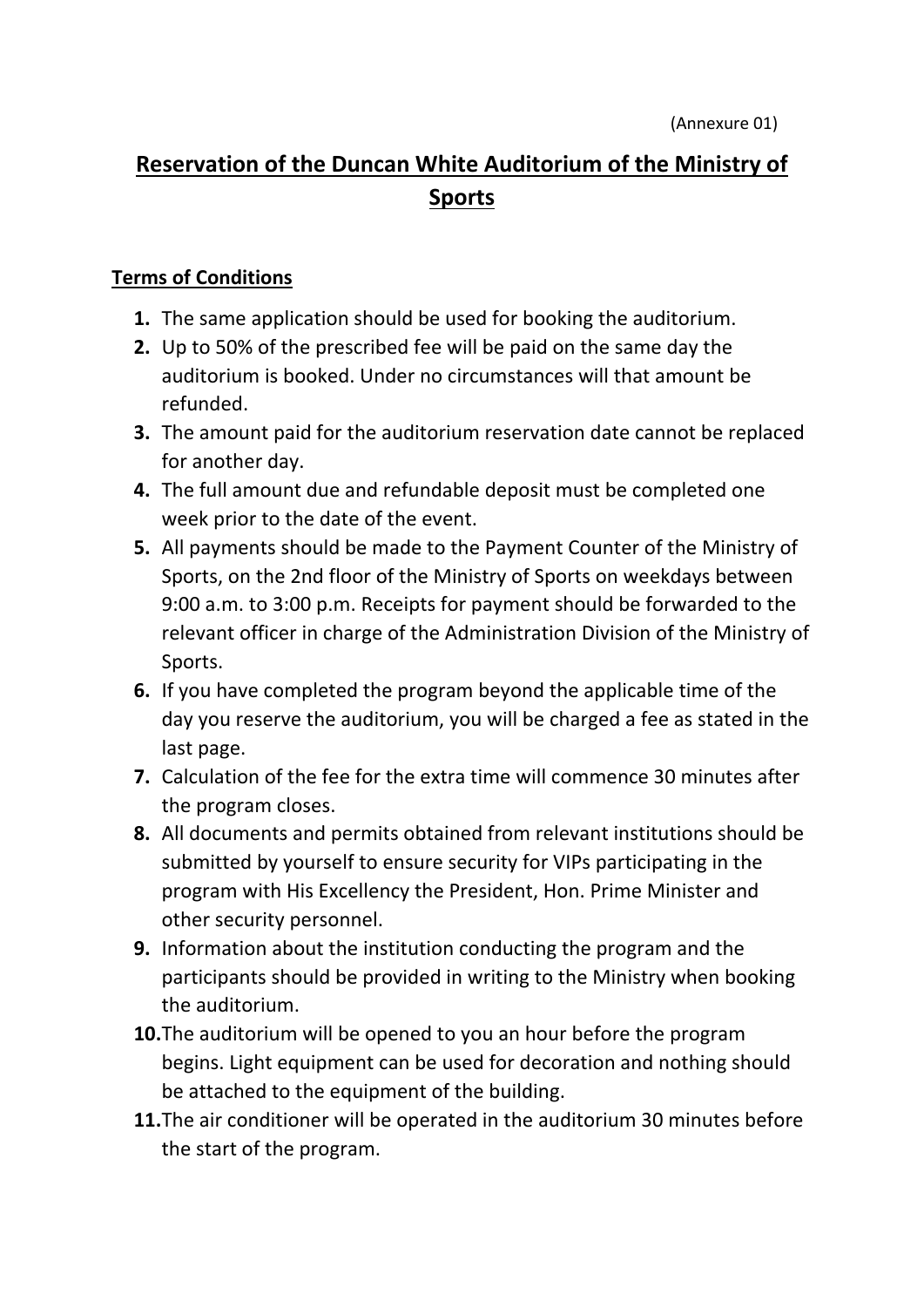- **12.**Since the auditorium is designed for conferences, no electrical equipment exceeding 1000 watts should be connected to any electrical system in the auditorium. If additional electricity is needed, an additional generator should be obtained.
- **13.**If the generator is used at the request of the relevant institution, instead of consuming it in the event of a normal electricity supply, the additional cost will be charged as per the time taken.
- **14.**The auditorium is not reserved for large-scale entertainment shows (such as concerts).
- **15.**Food and beverages in the auditorium are strictly prohibited. If you are provided with meals, you can get them from the Ministry's cafeteria.
- **16.**No alteration of items in the auditorium should be made without the prior approval of the Secretary of the Ministry.
- **17.**Notices, posters or bulletin boards are not permitted in the auditorium without prior approval.
- **18.**No one is allowed to enter the audio control area set up in the auditorium.
- **19.**In the event of any damages to the Auditorium or to any of its equipment, we will recover the value of the damage from your refundable deposit. Action will be taken to provide the refundable deposit as soon as possible with the recommendation of the Auditor General.
- **20.**If the damage to the electronic and other equipment in the auditorium is greater than the refundable amount when booking the auditorium, an additional amount will be charged to the Ministry in terms of the value of the damage.
- **21.**The Secretary to the Ministry of Sports will take the final decision after considering the appeals.